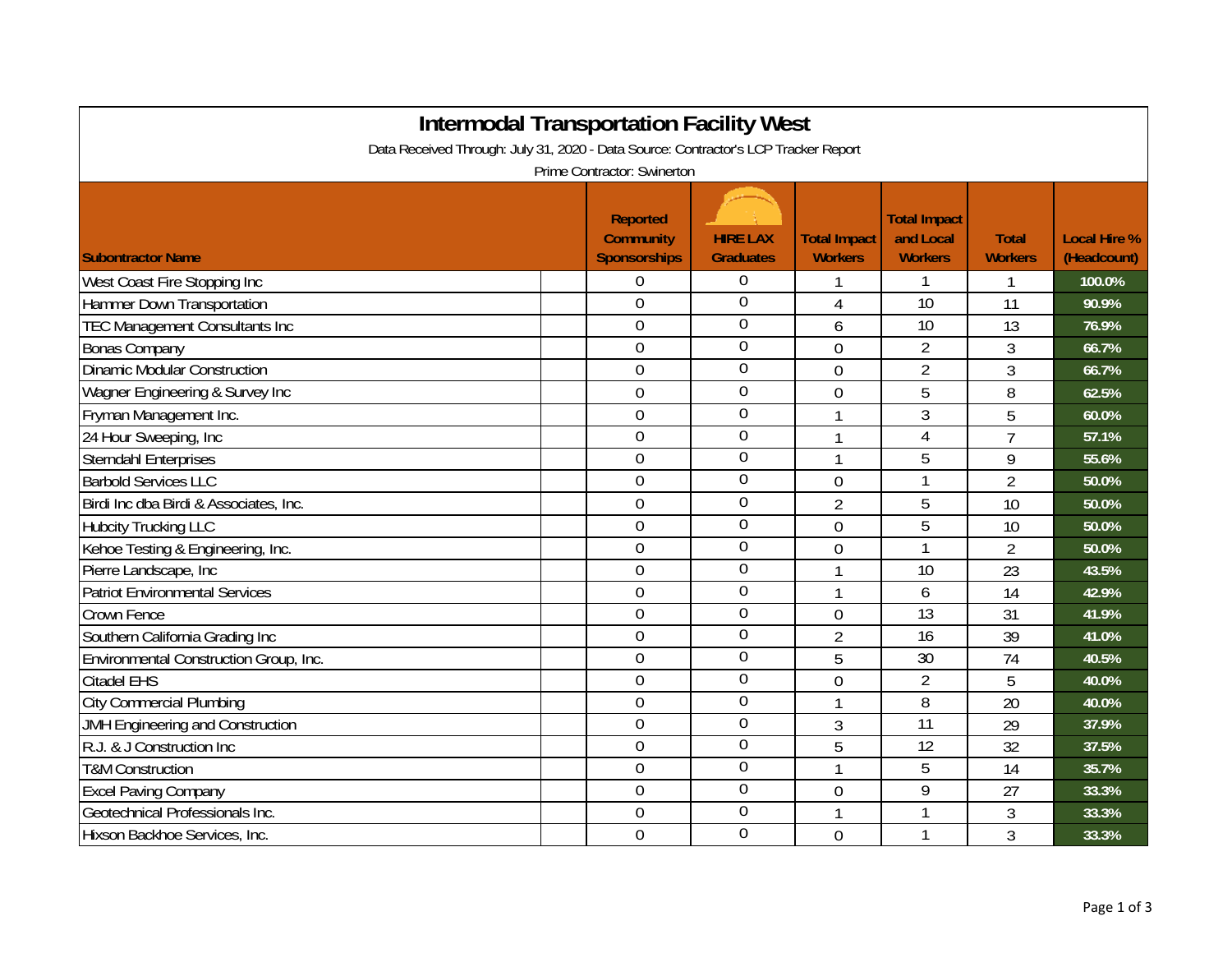| <b>Intermodal Transportation Facility West</b><br>Data Received Through: July 31, 2020 - Data Source: Contractor's LCP Tracker Report<br>Prime Contractor: Swinerton |  |                  |                  |                |                 |                |       |  |
|----------------------------------------------------------------------------------------------------------------------------------------------------------------------|--|------------------|------------------|----------------|-----------------|----------------|-------|--|
|                                                                                                                                                                      |  |                  |                  |                |                 |                |       |  |
| Morrow Meadows Corporation                                                                                                                                           |  | $\boldsymbol{0}$ | 0                | 7              | 45              | 135            | 33.3% |  |
| Psomas                                                                                                                                                               |  | $\boldsymbol{0}$ | $\mathbf 0$      | $\overline{0}$ | $\overline{4}$  | 12             | 33.3% |  |
| Reliable Construction Services, LLC                                                                                                                                  |  | $\overline{0}$   | $\overline{0}$   | $\overline{0}$ | $\mathbf{1}$    | 3              | 33.3% |  |
| Shambaugh & Son, LP                                                                                                                                                  |  | $\boldsymbol{0}$ | $\overline{0}$   | $\overline{0}$ | $\overline{4}$  | 12             | 33.3% |  |
| <b>Taft Electric Company</b>                                                                                                                                         |  | $\boldsymbol{0}$ | $\overline{0}$   | 5              | $\overline{22}$ | 67             | 32.8% |  |
| Mike Zarp, Inc.                                                                                                                                                      |  | $\boldsymbol{0}$ | $\boldsymbol{0}$ | 3              | $\overline{7}$  | 24             | 29.2% |  |
| Sign Industries, Inc.                                                                                                                                                |  | $\boldsymbol{0}$ | $\overline{0}$   | $\overline{0}$ | $\overline{2}$  | $\overline{7}$ | 28.6% |  |
| <b>CMZ</b> Excavation Inc                                                                                                                                            |  | $\boldsymbol{0}$ | $\overline{0}$   | $\overline{0}$ | $\overline{2}$  | 8              | 25.0% |  |
| <b>RMA Group</b>                                                                                                                                                     |  | $\mathbf 0$      | $\overline{0}$   | 1              | $\overline{2}$  | 8              | 25.0% |  |
| <b>Swinerton Builders</b>                                                                                                                                            |  | $\overline{7}$   | $\overline{7}$   | 21             | $\overline{73}$ | 302            | 24.2% |  |
| Pacific Steel Group                                                                                                                                                  |  | $\overline{0}$   | $\boldsymbol{0}$ | 6              | 60              | 258            | 23.3% |  |
| The JV Land Clearing                                                                                                                                                 |  | $\overline{0}$   | $\overline{0}$   | $\overline{0}$ | $\mathfrak{Z}$  | 13             | 23.1% |  |
| Connor Concrete Cutting & Coring                                                                                                                                     |  | $\mathbf 0$      | $\boldsymbol{0}$ | 1              | $\overline{2}$  | 9              | 22.2% |  |
| Moran Consulting Corporation                                                                                                                                         |  | $\mathbf 0$      | $\mathbf 0$      | $\overline{0}$ | $\overline{2}$  | 9              | 22.2% |  |
| Frank S Smith Masonry                                                                                                                                                |  | $\mathbf 0$      | $\boldsymbol{0}$ | 1              | $\overline{11}$ | 52             | 21.2% |  |
| All American Asphalt                                                                                                                                                 |  | $\mathbf 0$      | $\overline{0}$   | 1              | $\overline{4}$  | 19             | 21.1% |  |
| <b>Bali Construction</b>                                                                                                                                             |  | $\mathbf 0$      | $\overline{0}$   | $\overline{0}$ | $\overline{12}$ | 58             | 20.7% |  |
| Murray Company                                                                                                                                                       |  | $\boldsymbol{0}$ | $\overline{0}$   | 1              | $\overline{15}$ | 73             | 20.5% |  |
| Traffic Management, Inc.                                                                                                                                             |  | $\mathbf 0$      | $\boldsymbol{0}$ | $\overline{0}$ | $\overline{4}$  | 21             | 19.0% |  |
| Best Contracting Services, Inc.                                                                                                                                      |  | $\mathbf 0$      | $\overline{0}$   | $\overline{0}$ | $\mathbf{1}$    | 6              | 16.7% |  |
| Gonsalves & Santucci Inc dba Conco Pumping                                                                                                                           |  | $\mathbf 0$      | $\overline{0}$   | 1              | $\overline{4}$  | 26             | 15.4% |  |
| Cowelco                                                                                                                                                              |  | $\overline{0}$   | $\overline{0}$   | 1              | $\mathbf{1}$    | $\overline{7}$ | 14.3% |  |
| <b>Maxim Crane Works</b>                                                                                                                                             |  | $\boldsymbol{0}$ | $\mathbf 0$      | $\overline{0}$ | $\overline{2}$  | 15             | 13.3% |  |
| Marne Construction, Inc.                                                                                                                                             |  | $\mathbf 0$      | $\overline{0}$   | $\overline{0}$ | $\overline{10}$ | 78             | 12.8% |  |
| Pavement Recycling Systems, Inc.                                                                                                                                     |  | $\mathbf 0$      | $\overline{0}$   | $\overline{0}$ | 1               | 8              | 12.5% |  |
| C Below Inc                                                                                                                                                          |  | $\mathbf 0$      | $\overline{0}$   | 1              | 1               | 28             | 3.6%  |  |
| 2R Drilling, Inc.                                                                                                                                                    |  | $\mathbf 0$      | $\boldsymbol{0}$ | $\theta$       | 0               | $\overline{2}$ | 0.0%  |  |
| Accurate Line Locating, Inc.                                                                                                                                         |  | $\mathbf 0$      | $\overline{0}$   | $\overline{0}$ | $\overline{0}$  | $\overline{2}$ | 0.0%  |  |